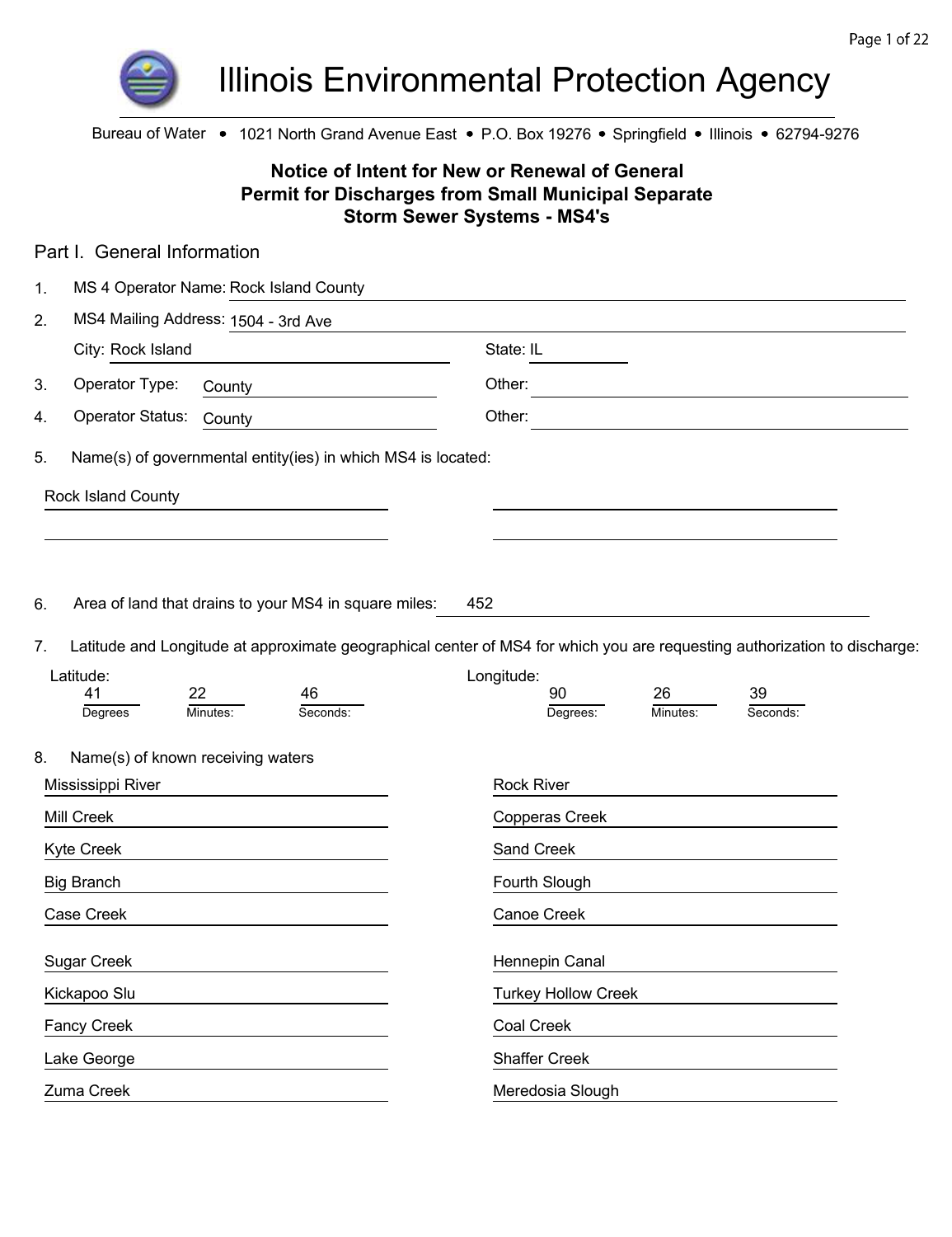9. Persons responsible for implementation or coordination of Stormwater Management Program:

| Name: Greg Thorpe | Title: Director of Zoning and Building                                                 | Phone: 309 558-3751 |
|-------------------|----------------------------------------------------------------------------------------|---------------------|
|                   | Area of Responsibility: Building Permits, Grading & Drainage Permits, Site Inspections |                     |
| Name: John Massa  | <b>Title: County Engineer</b>                                                          | Phone: 309 787-4668 |
|                   | Area of Responsibility: Miantenance of County Highway System                           |                     |

Part II. Best Management Practices (include shared responsibilities) which have been implemented or are proposed to be implemented in the MS4 area:

### **A. Public Education and Outreach**

Qualifying Local Programs:

Distribute storm water pollution prevention information with building permit applications and make available to the public at the county offices. Participate in public speaking engagements.

Measurable Goals (include shared responsibilities)

#### $\boxtimes$  A.1 Distributed Paper Material

Brief Description of BMP:

Provide storm water pollution prevention with building permit applications and make available at county offices & website.

Measurable Goals, including frequencies:

Track number of permits issued.

Milestones:

Go to Additional Pages

Year 1:

Track number of permits issued.

Year 2:

Track number of permits issued.

Year 3:

Track number of permits issued.

Year 4:

Track number of permits issued.

Year 5:

Track number of permits issued.

A.2 Speaking Engagement

A.3 Public Service Announcement

 $\boxtimes$  A.4 Community Event

Brief Description of BMP:

Participate in the annual Quad City Stormwater Conference.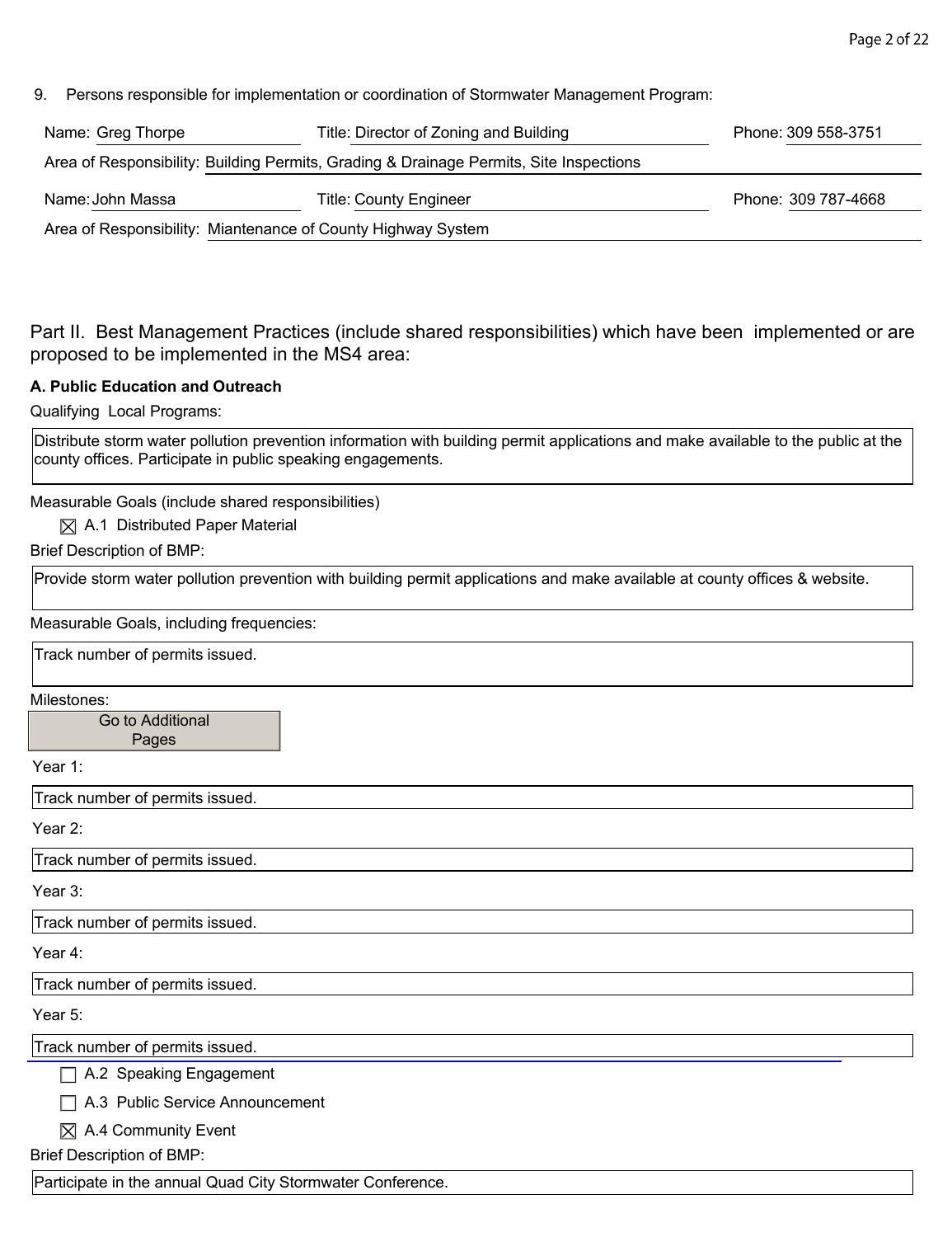Measurable Goals, including frequencies:

Continue to participate in the existing Quad City Stormwater Conference.

Milestones:

Year 1:

Participate in the existing Quad City Stormwater Conference.

Year 2:

Participate in the existing Quad City Stormwater Conference.

Year 3:

Participate in the existing Quad City Stormwater Conference.

Year 4:

Participate in the existing Quad City Stormwater Conference.

Year 5:

Participate in the existing Quad City Stormwater Conference.

Go to Additional

Pages

 $\Box$  A.5 Classroom Education Material

□ A.6 Other Public Education

## **B.Public Participation/Involvement**

Measurable Goals (include shared responsibilities)

**Qualifying Local Programs:** 

Quarterly Stakeholder meetings with Soil & Water Conservation.

□ B.2 Educational Volunteer

 $\boxtimes$  B.3 Stakeholder Meeting  $\cong$  (You may need to go to the next page to fill in this information)

Brief Description of BMP:

Participate in quarterly stakeholder meetings with Soil & Water Conservation.

Measurable Goals, including frequencies:

Continue to participate in quarterly stakeholder meetings with Soil & Water Conservation.

Milestones:

Year 1:

Continue to participate in quarterly stakeholder meetings with Soil & Water Conservation.

Year 2:

Continue to participate in quarterly stakeholder meetings with Soil & Water Conservation.

Year 3:

Continue to participate in quarterly stakeholder meetings with Soil & Water Conservation.

Year 4:

Continue to participate in quarterly stakeholder meetings with Soil & Water Conservation.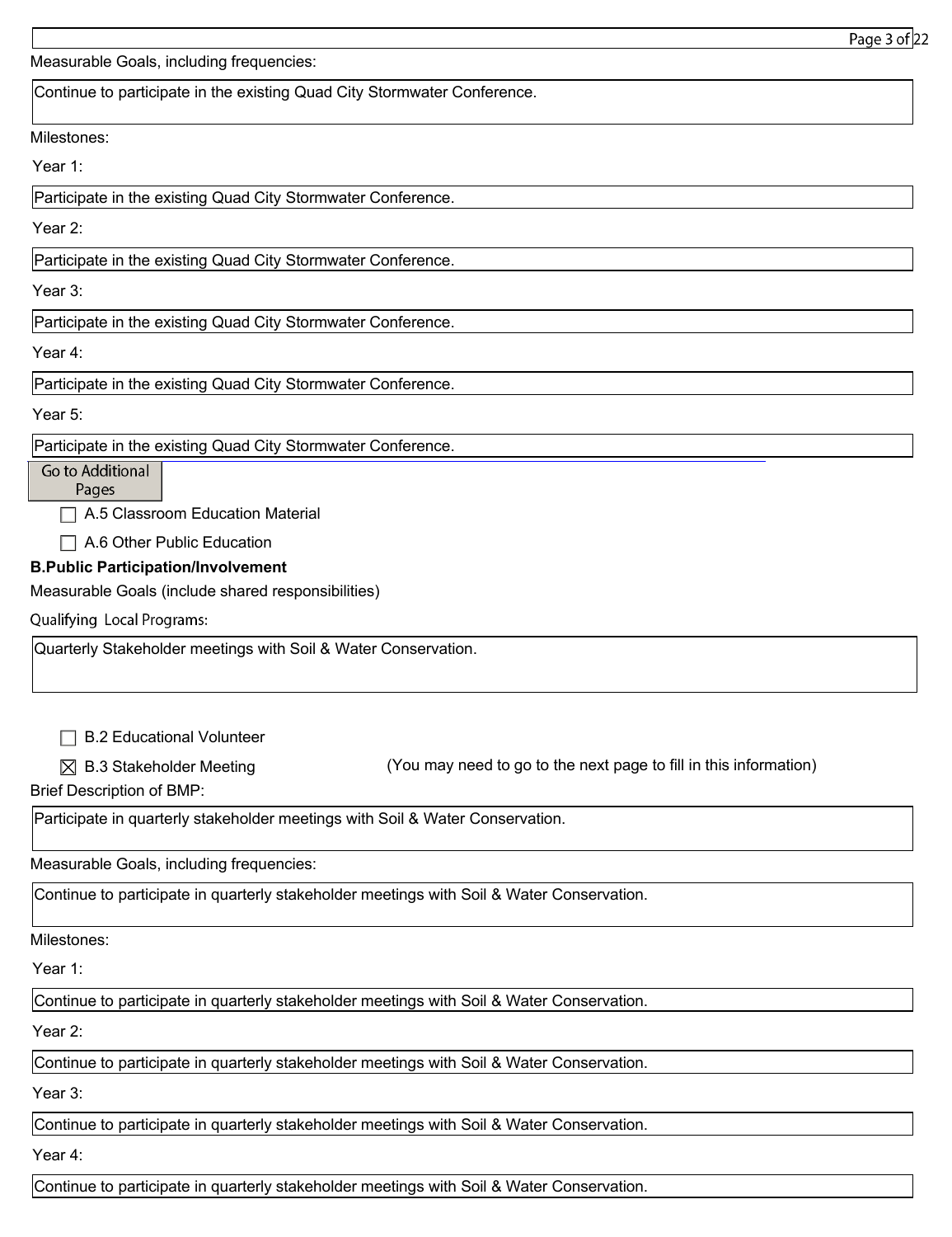|                           | Continue to participate in quarterly stakeholder meetings with Soil & Water Conservation. |  |
|---------------------------|-------------------------------------------------------------------------------------------|--|
| Go to Additional          |                                                                                           |  |
| Pages                     |                                                                                           |  |
| <b>B.4 Public Hearing</b> |                                                                                           |  |
|                           | <b>B.5 Volunteer Monitoring</b>                                                           |  |
| B.6. Program Involvement  |                                                                                           |  |
|                           | <b>B.7 Other Public Involvement</b>                                                       |  |
|                           |                                                                                           |  |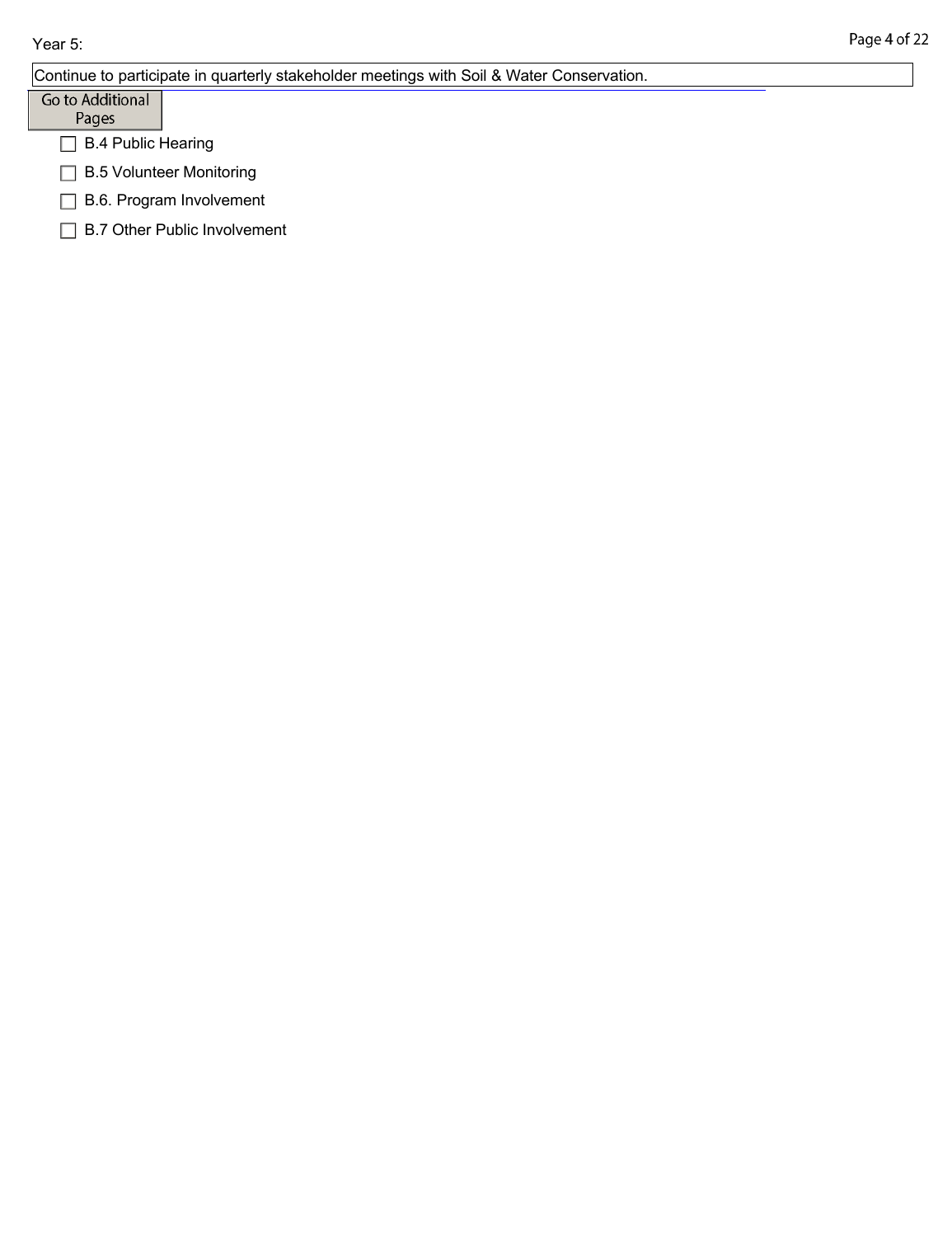### **C. Illicit Discharge Detection and Elimination**

Qualifying Local Programs: GIS Mapping and visual screening of outfalls. Measurable Goals (include shared responsibilities)  $\boxtimes$  C.1 Sewer Map Preparation (You may need to go to the next page to fill in this information) Brief Description of BMP: The County has initiated a mapping program to locate and record all county maintained across road culverts, bridges, enclosed storm sewer and outfalls. These locations will be recorded electronically using GPS and incorporated into the County's GIS. Measurable Goals, including frequencies: The County will complete the mapping program and revise or update when necessary. Milestones: Year 1: Continue to complete mapping program. Year 2: Continue to complete mapping program. Year 3: Revise or update mapping program as necessary. Year 4: Revise or update mapping program as necessary. Year 5: Revise or update mapping program as necessary. Go to Additional Pages  $\boxtimes$  C.2 Regulatory Control Program (You may need to go to the next page to fill in this information)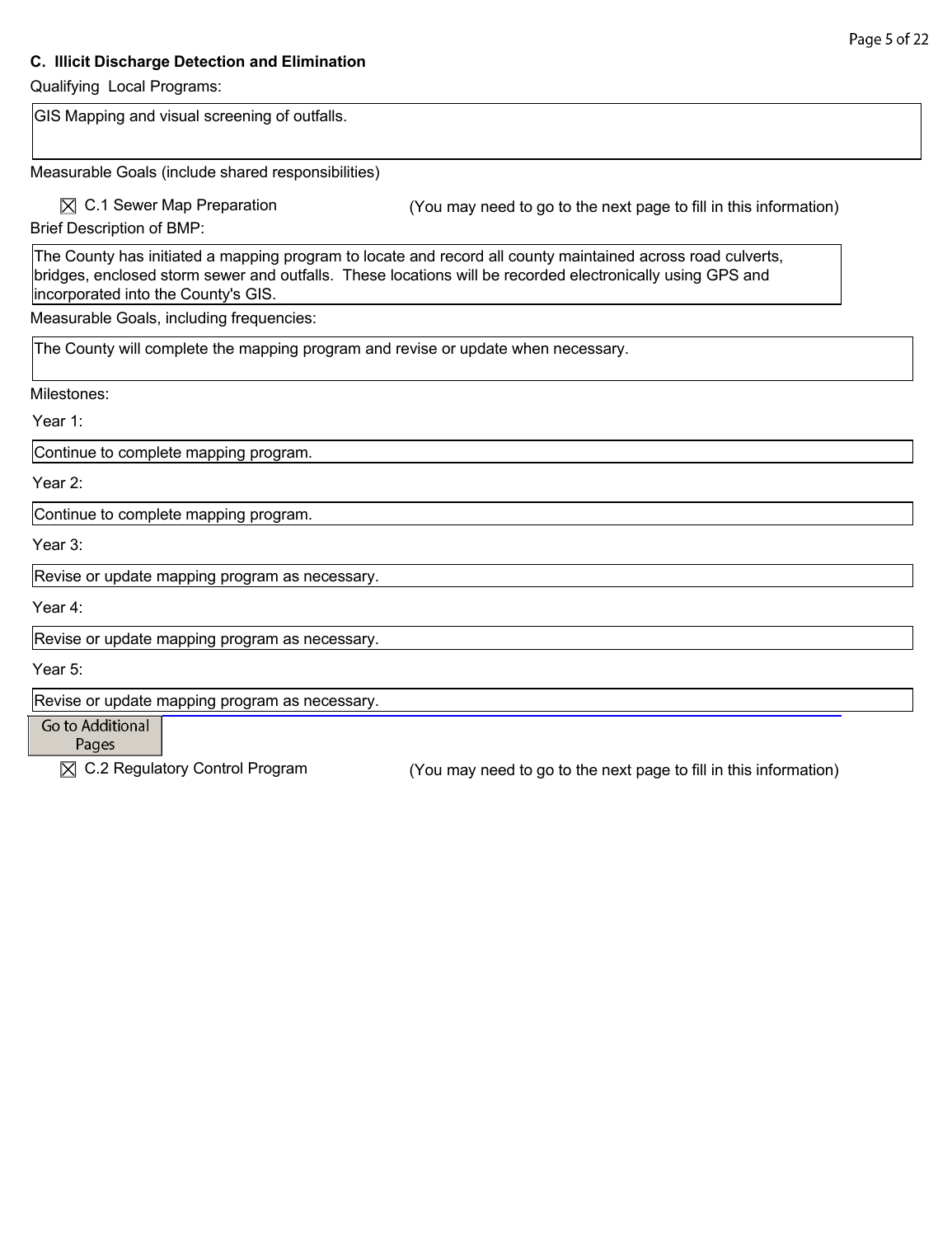Non-stormwater discharges to the storm sewer system are not permitted or allowed in the County. A comprehensive stormwater ordinance prohibiting such discharges has been developed and implemented.

Measurable Goals, including frequencies:

The County will continue to enforce the stormwater ordinance and track reported illicit discharge occurrences.

Milestones:

Year 1:

Enforce the Illicit Discharge section of the County ordinance.

Year 2:

Enforce the Illicit Discharge section of the County ordinance.

Year 3:

Enforce the Illicit Discharge section of the County ordinance.

Year 4:

Enforce the Illicit Discharge section of the County ordinance.

Year 5:

Enforce the Illicit Discharge section of the County ordinance.

Go to Additional Pages

□ C.3 Detection/Elimination Prioritization Plan

 $\Box$  C.4 Illicit Discharge Tracing Procedures

□ C.5 Illicit Source Removal Procedures

◯ C.6 Program Evaluation and Assessment

 $\Box$  C.7 Visual Dry Weather Screening

□ C.8 Pollutant Field Testing

 $\boxtimes$  C.9 Public Notification  $\boxtimes$  (You may need to go to the next page to fill in this information)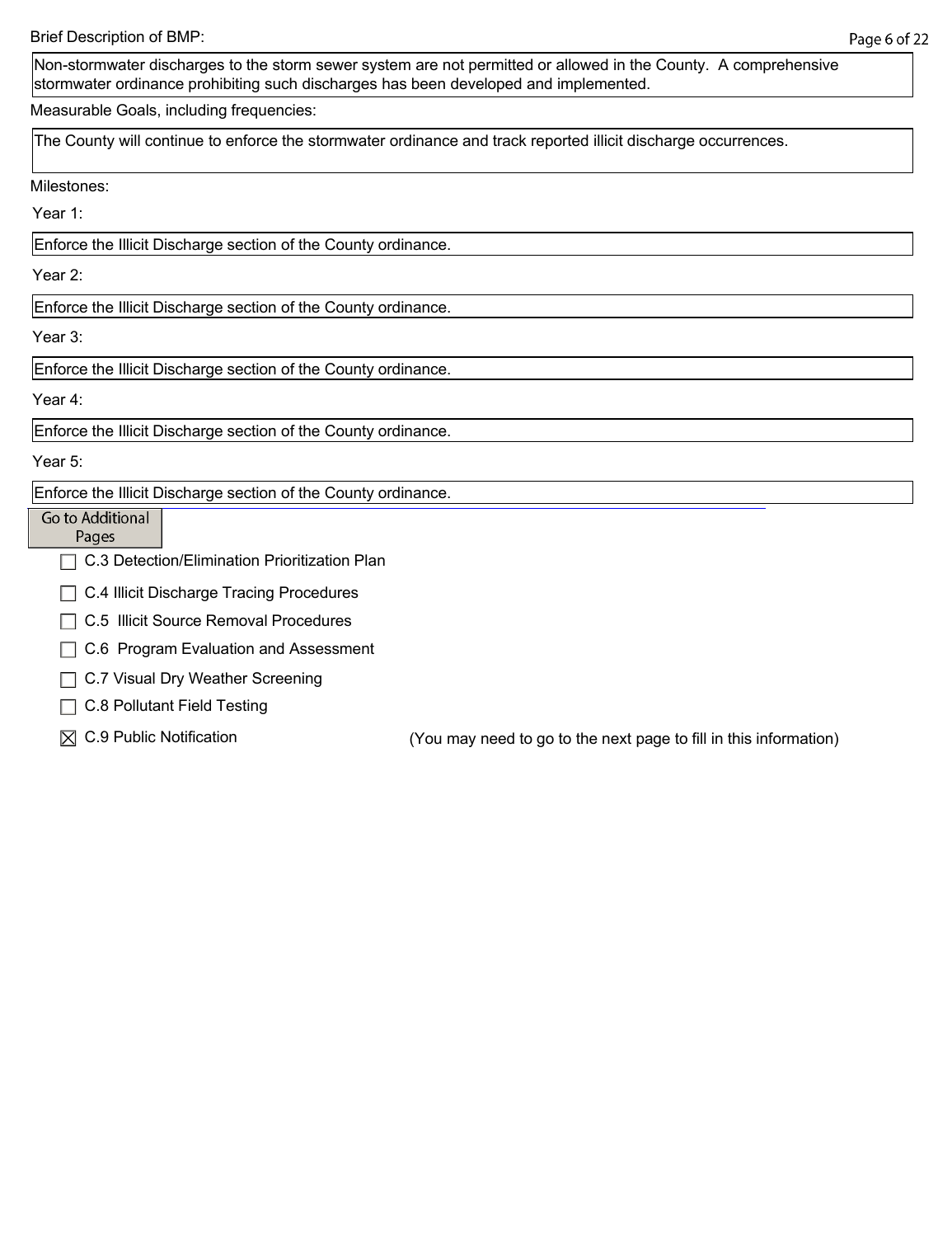Brief Description of BMP:

The County educates members of the residential, commercial and industrial sectors through the Stormwater Management section located on the County website.

Measurable Goals, including frequencies:

The Stormwater Management section listed on the County website will be updated as needed to educate the public. The County ordinance will be updated as needed to prevent further illicit discharges.

Milestones:

Year 1:

Update website information on illicit discharges as necessary.

Year 2:

Update website information on illicit discharges as necessary.

Year 3:

Update website information on illicit discharges as necessary.

Year 4:

Update website information on Illicit Discharges as necessary.

Year 5:

Update website information on Illicit Discharges as necessary.

Go to Additional

Pages

 $\boxtimes$  C.10 Other Illicit Discharge Controls (You may need to go to the next page to fill in this information)

Brief Description of BMP:

County staff will be trained to detect and report illicit discharges. The County also works with the County Health Department to detect illicit discharges.

Measurable Goals, including frequencies:

Train appropriate staff on illicit discharge detection and reporting procedures. Record will be kept of the trained employees.

Milestones:

Year 1:

Train appropriate staff on illicit discharge detection and reporting procedures.

Year 2:

Train appropriate staff on illicit discharge detection and reporting procedures.

Year 3:

Continue to train appropriate staff on illicit discharge detection and reporting procedures.

Year 4:

Continue to train appropriate staff on illicit discharge detection and reporting procedures.

Year 5:

Continue to train appropriate staff on illicit discharge detection and reporting procedures.

Go to Additional

Pages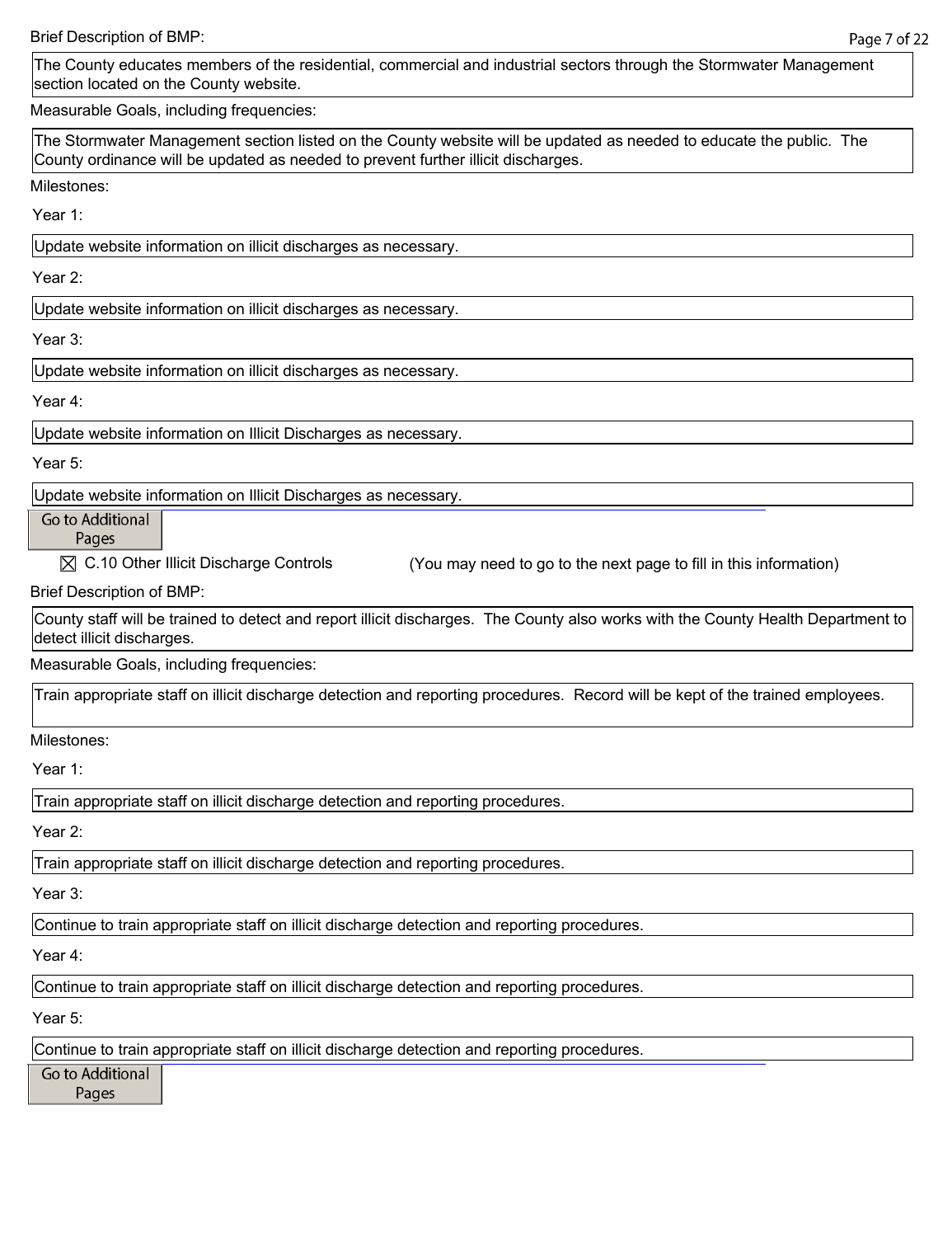#### **D. Construction Site Runoff Control**

Measurable Goals (include shared responsibilities)

Qualifying Local Programs:

Rock Island County Stormwater Ordinance Site Meeetings Permit Requirements Project Plan Review/Inspections/Enforcement Speaking Engagements

 $\boxtimes$  D.1 Regulatory Control Program (You may need to go to the next page to fill in this information)

Brief Description of BMP:

Rock Island County currently has a storm water ordinance which requires erosion and sediment control plans for all new development and redevelopment that disturb over 10,000 square feet of land surface. The ordinance provides controls for construction site and post construction site runoff, requires inspections, and defines enforcement penalties.

Measurable Goals, including frequencies:

Continue to enforce and revise the stormwater ordinance as needed. Document violations, court appearances and fines as related to erosion and sediment violations.

Milestones:

Year 1:

Enforce and revise ordinance as needed. Document violations and enforcement actions.

Year 2:

Enforce and revise ordinance as needed. Document violations and enforcement actions.

Year 3:

Enforce and revise ordinance as needed. Document violations and enforcement actions.

Year 4:

Enforce and revise ordinance as needed. Document violations and enforcement actions.

Year 5:

Enforce and revise ordinance as needed. Document violations and enforcement actions.

Go to Additional

Pages

 $\boxtimes$  D.2 Erosion and Sediment Control BMPs (You may need to go to the next page to fill in this information) Brief Description of BMP:

Rock Island County Building & Zoning requires contractors and staff to implement erosion and sediment control measures on all projects that disturb greater than 10,000 sq ft, or the addition of more than 1000 sq ft of impervious area, fill projects over 100 cubic yards, or slopes greater than 7%. Staff will be educated regarding proper erosion and sediment controls.

Measurable Goals, including frequencies:

The County will perform annual training for staff regarding proper installation and inspection of erosion and sediment controls.

Milestones:

Year 1:

Train appropriate staff regarding all aspects of erosion and sediment controls. Continue to inspect all permitted sites.

Year 2:

Train appropriate staff regarding all aspects of erosion and sediment controls. Continue to inspect all permitted sites.

Year 3: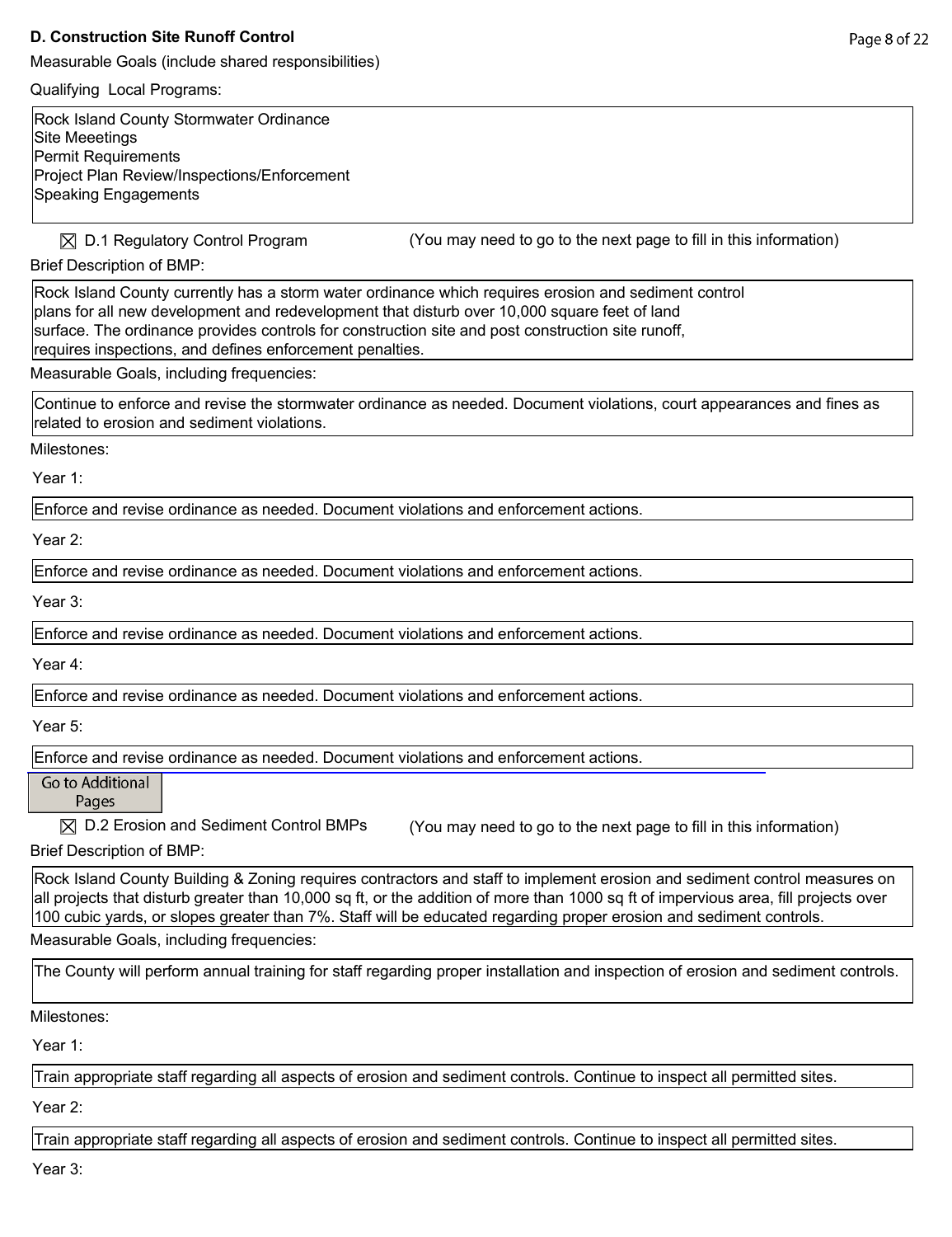| Page 9 of 22<br>Train appropriate staff regarding all aspects of erosion and sediment controls. Continue to inspect all permitted sites.                                                                 |
|----------------------------------------------------------------------------------------------------------------------------------------------------------------------------------------------------------|
| Year 4:                                                                                                                                                                                                  |
| Train appropriate staff regarding all aspects of erosion and sediment controls. Continue to inspect all permitted sites.                                                                                 |
| Year 5:                                                                                                                                                                                                  |
| Train appropriate staff regarding all aspects of erosion and sediment controls. Continue to inspect all permitted sites.                                                                                 |
| Go to Additional<br>Pages                                                                                                                                                                                |
| D.3 Other Waste Control Program                                                                                                                                                                          |
| $\boxtimes$ D.4 Site Plan Review Procedures<br>(You may need to go to the next page to fill in this information)                                                                                         |
| <b>Brief Description of BMP:</b>                                                                                                                                                                         |
| We review all site plans to make sure appropriate BMPs are accounted for and make sure the contractor has a plan for proper<br>maintenance of BMPs.                                                      |
| Measurable Goals, including frequencies:                                                                                                                                                                 |
| The County will continue to review all projects that meet permit requirements.                                                                                                                           |
| Milestones:                                                                                                                                                                                              |
| Year 1:                                                                                                                                                                                                  |
| Review all projects needing a permit for compliance.                                                                                                                                                     |
| Year 2:                                                                                                                                                                                                  |
| Review all projects needing a permit for compliance.                                                                                                                                                     |
| Year 3:                                                                                                                                                                                                  |
| Review all projects needing a permit for compliance.                                                                                                                                                     |
| Year 4:                                                                                                                                                                                                  |
| Review all projects needing a permit for compliance.                                                                                                                                                     |
| Year 5:                                                                                                                                                                                                  |
| Review all projects needing a permit for compliance.                                                                                                                                                     |
| Go to Additional<br>Pages                                                                                                                                                                                |
| $\boxtimes$ D.5 Public Information Handling Procedures<br>(You may need to go to the next page to fill in this information)                                                                              |
| <b>Brief Description of BMP:</b>                                                                                                                                                                         |
| Contact information is on the County's website along with information of violations for citizens to look out for. Concerns are<br>investigated as soon as possible following a receipt of the compliant. |
| Measurable Goals, including frequencies:                                                                                                                                                                 |
| Investigate all concerns brought to the County's attention and act accordingly. Action may include written correspondence,<br>phone calls, notices of violations and/or face to face conversations.      |
| Milestones:                                                                                                                                                                                              |
| Year 1:                                                                                                                                                                                                  |
| Investigate all concerns brought to the County's attention.                                                                                                                                              |
| Year 2:                                                                                                                                                                                                  |
| Investigate all concerns brought to the County's attention.                                                                                                                                              |
|                                                                                                                                                                                                          |

Year 3:

Investigate all concerns brought to the County's attention.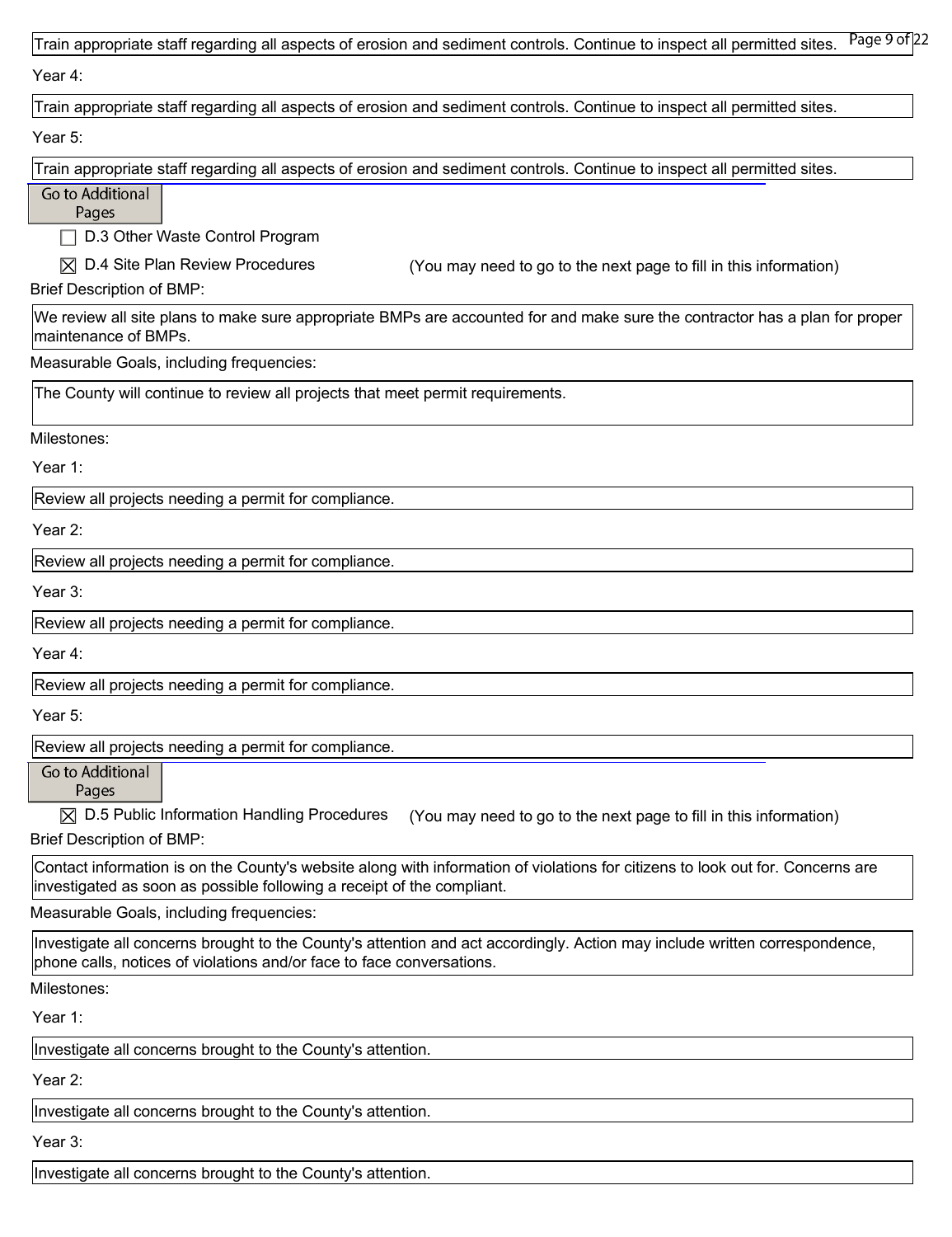Year 4:

Investigate all concerns brought to the County's attention.

Year 5:

Investigate all concerns brought to the County's attention.

Go to Additional

Pages

 $\boxtimes$  D.6 Site Inspection/Enforcement Procedures (You may need to go to the next page to fill in this information)

Brief Description of BMP:

All permitted work sites are inspected weekly, or within 24 hours of a weather event totaling greater than 1/2 inch of precipitation. Inspections note all ESC deficiencies and possible solutions offered. Follow-up visits are performed to ensure compliance. Further action is taken as necessary.

Measurable Goals, including frequencies:

Site visits are conducted weekly or after weather events over 1/2 inch.

Milestones:

Year 1:

Continue current inspection procedures on permitted sites.

Year 2:

Continue current inspection procedures on permitted sites.

Year 3:

Continue current inspection procedures on permitted sites.

Year 4:

Continue current inspection procedures on permitted sites.

Year 5:

Continue current inspection procedures on permitted sites.

Go to Additional

Pages

D.7 Other Construction Site Runoff Controls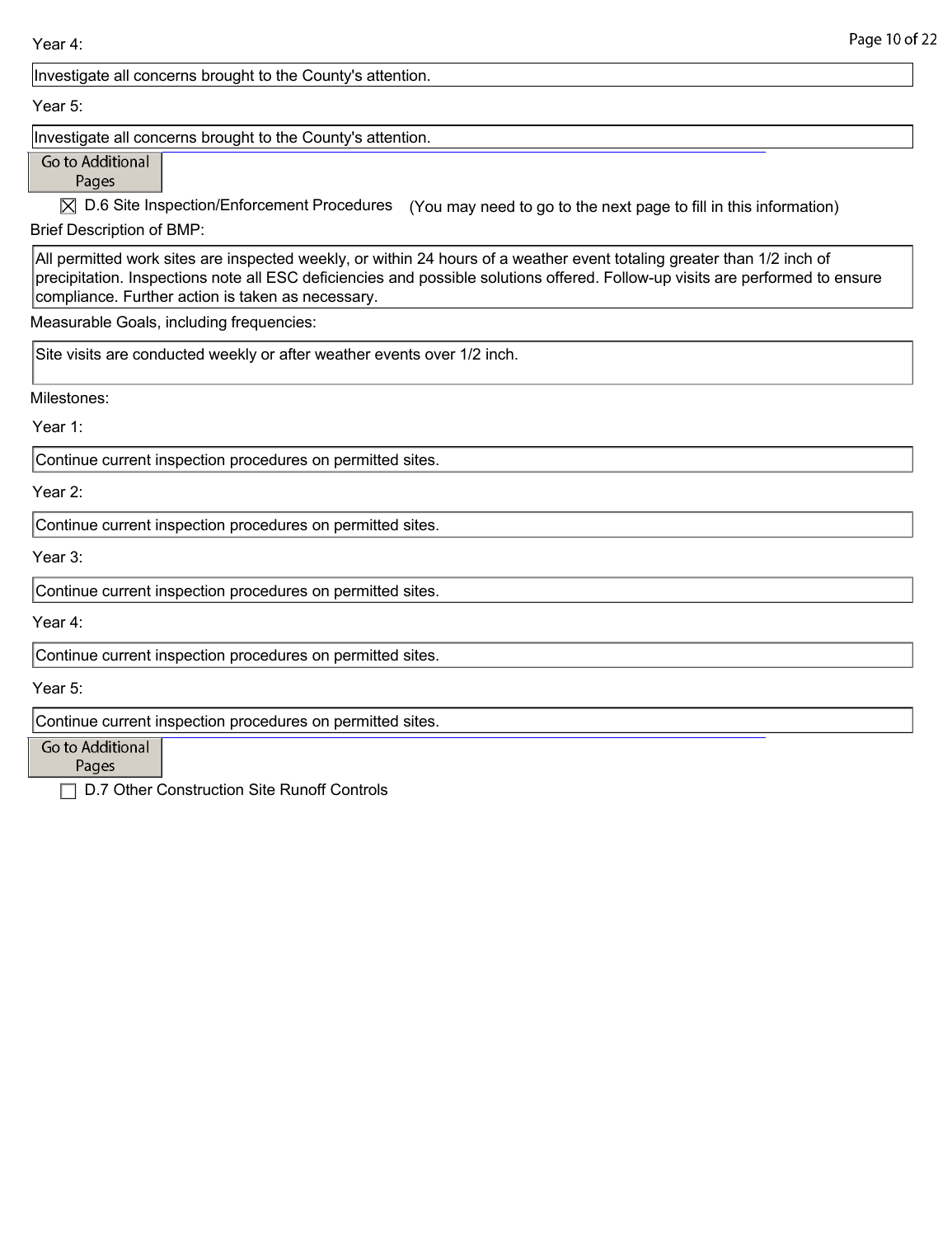# **E. Post-Construction Runoff Control**

# Qualifying Local Programs:

| Rock Island County Stormwater Ordinance<br>Project Plan Review/Inspections/Enforcement |                                                                   |
|----------------------------------------------------------------------------------------|-------------------------------------------------------------------|
| Measurable Goals (include shared responsibilities)                                     |                                                                   |
| E.1 Community Control Strategy                                                         |                                                                   |
| $\boxtimes$ E.2 Regulatory Control Program                                             |                                                                   |
| <b>Brief Description of BMP:</b>                                                       |                                                                   |
| Ordinances require minimizing runoff and reducing the discharge of pollutants.         |                                                                   |
| Measurable Goals, including frequencies:                                               |                                                                   |
| Review ordinances annually and update as needed.                                       |                                                                   |
| Milestones:                                                                            |                                                                   |
| Year 1:                                                                                |                                                                   |
| Review ordinances, update if needed.                                                   |                                                                   |
| Year 2:                                                                                |                                                                   |
| Review ordinances, update if needed.                                                   |                                                                   |
| Year 3:                                                                                |                                                                   |
| Review ordinances, update if needed.                                                   |                                                                   |
| Year 4:                                                                                |                                                                   |
| Review ordinances, update if needed.                                                   |                                                                   |
| Year 5:                                                                                |                                                                   |
| Review ordinances, update if needed.                                                   |                                                                   |
| Go to Additional<br>Pages                                                              |                                                                   |
| $\boxtimes$ E.3 Long Term O & M Procedures                                             | (You may need to go to the next page to fill in this information) |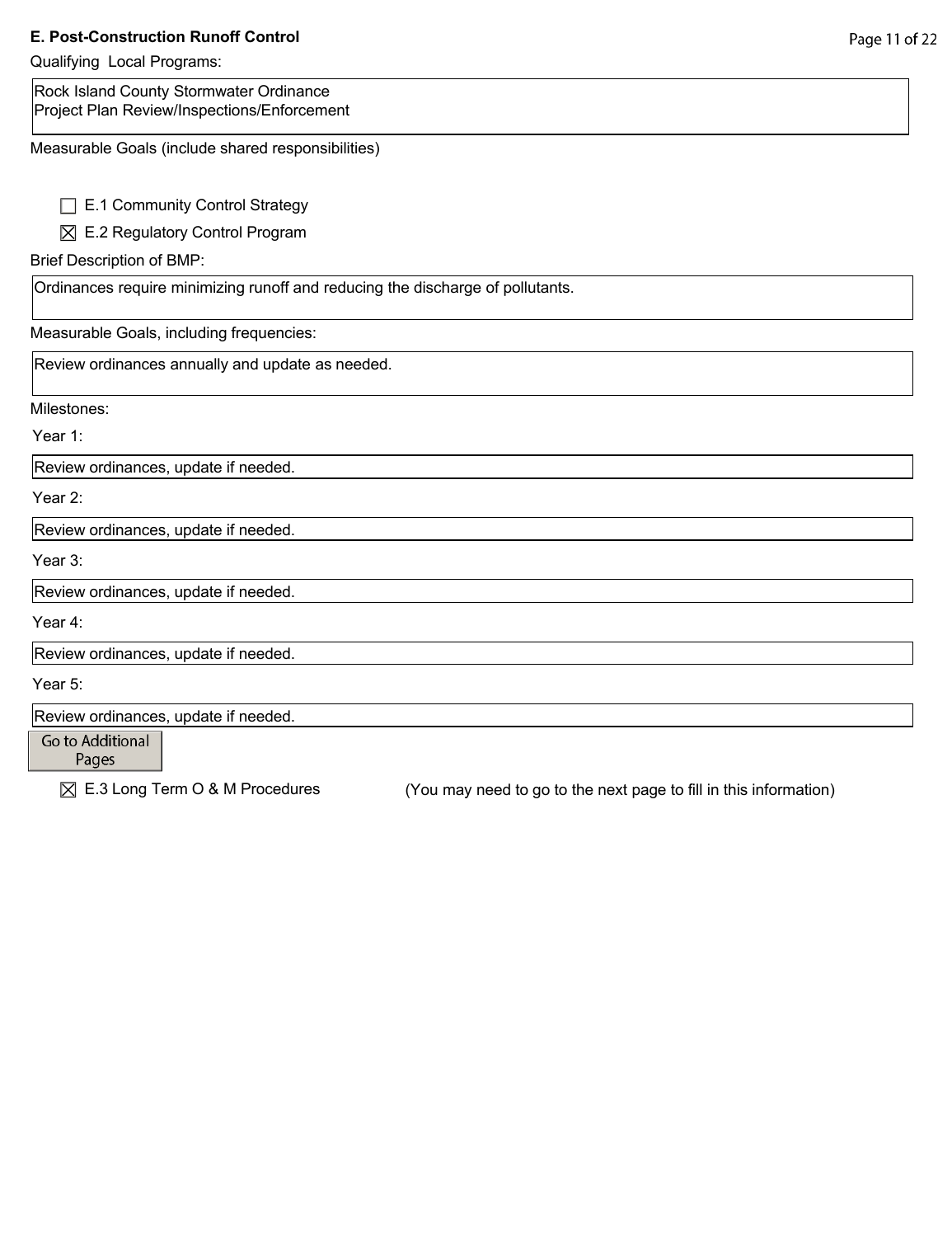Brief Description of BMP:

Temporary measures measures are required to stay in place and be properly maintained until permanent measures are achieved. Long term measures are inspected annually for effectiveness. Basins shall be evaluated, cleaned and/or maintained at least once every five years.

Measurable Goals, including frequencies:

The County will continue to review, inspect and require maintenance (if required) of ESC according to schedule based on short or long term designation.

Milestones:

Year 1:

Inspect and require maintenance of all long or short term ESC.

Year 2:

Inspect and require maintenance of all long or short term ESC.

Year 3:

Inspect and require maintenance of all long or short term ESC.

Year 4:

Inspect and require maintenance of all long or short term ESC.

Year 5:

Inspect and require maintenance of all long or short term ESC.

Go to Additional

Pages

 $\boxtimes$  E.4 Pre-Construction Review of BMP Designs (You may need to go to the next page to fill in this information) Brief Description of BMP:

Staff reviews plans submitted for all projects for BMP's required and proposed. Coordinate with Highway Department for all plans drafted by Highway Engineer to ensure proper BMP measures are in stated specifications.

Measurable Goals, including frequencies:

Continue to review all plans prior to issuing permits for construction. Projects will not be finalized until all BMP's are fully operational.

Milestones:

Year 1:

Perform review of all plans for permitted and County projects.

Year 2:

Perform review of all plans for permitted and County projects.

Year 3:

Perform review of all plans for permitted and County projects.

Year 4:

Perform review of all plans for permitted and County projects.

Year 5:

Perform review of all plans for permitted and County projects.

Go to Additional

Pages

 $\boxtimes$  E.5 Site Inspections During Construction (You may need to go to the next page to fill in this information)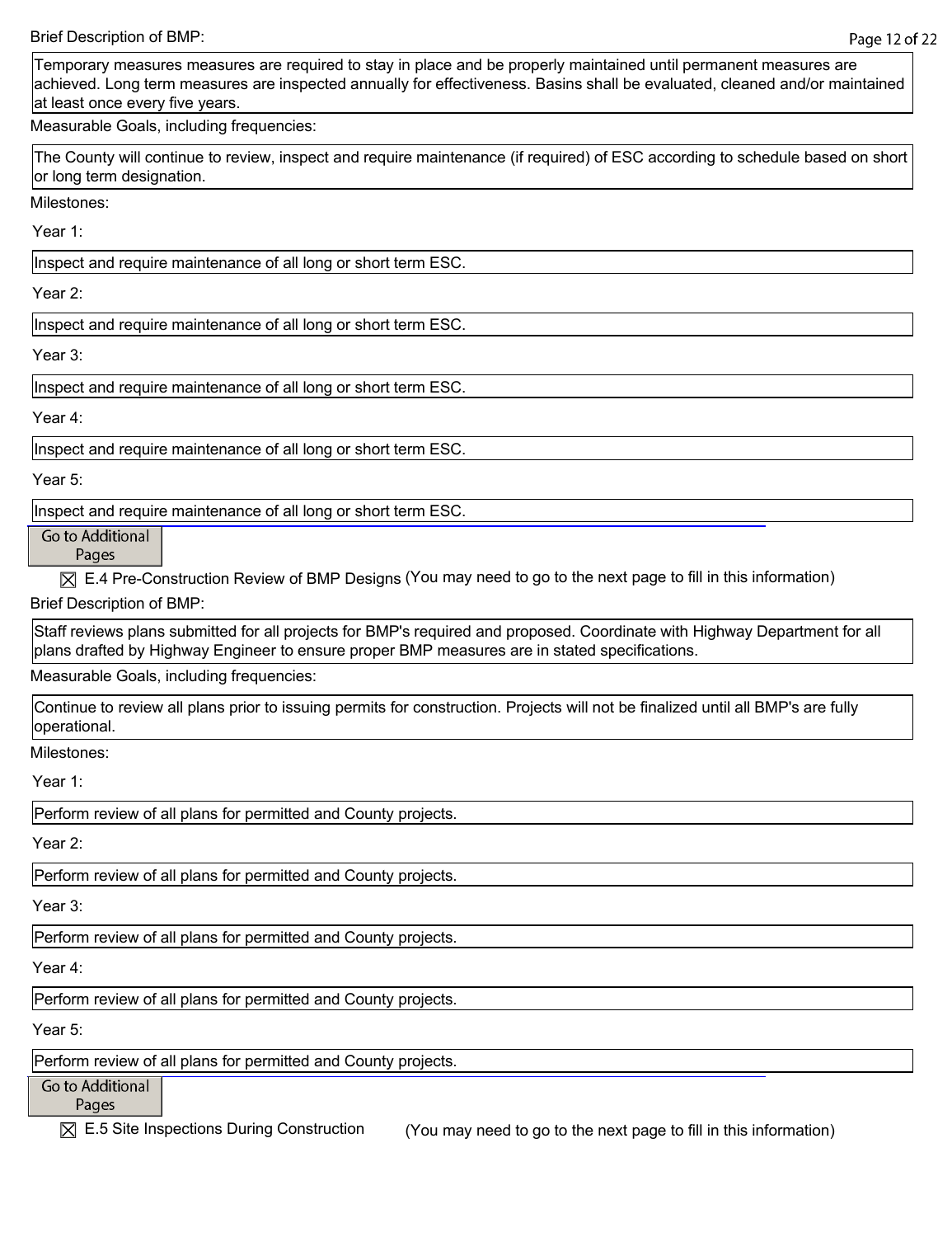Staff will perform inspections on permitted projects after rain events of 0.50 inches or more or as requested.

Measurable Goals, including frequencies:

Perform site inspection on permitted projects during construction and track inspections.

Milestones:

Year 1:

Conduct inspections on permitted projects.

Year 2:

Conduct inspections on permitted projects.

Year 3:

Conduct inspections on permitted projects.

Year 4:

Conduct inspections on permitted projects.

Year 5:

Conduct inspections on permitted projects.

Go to Additional

Pages

 $\boxtimes$  E.6 Post-Construction Inspections

Brief Description of BMP:

A project is not completed and inspections are ongoing until final stabilization is achieved. The permittee is made aware that the project will not be considered complete until the site has been inspected and approved by staff.

Measurable Goals, including frequencies:

Inspect and track all final inspections for completed projects.

Milestones:

Year 1:

Continue to perform final inspections on completed projects.

Year 2:

Continue to perform final inspections on completed projects.

Year 3:

Continue to perform final inspections on completed projects.

Year 4:

Continue to perform final inspections on completed projects.

Year 5:

Continue to perform final inspections on completed projects.

Go to Additional

Pages

E.7 Other Post-Construction Runoff Controls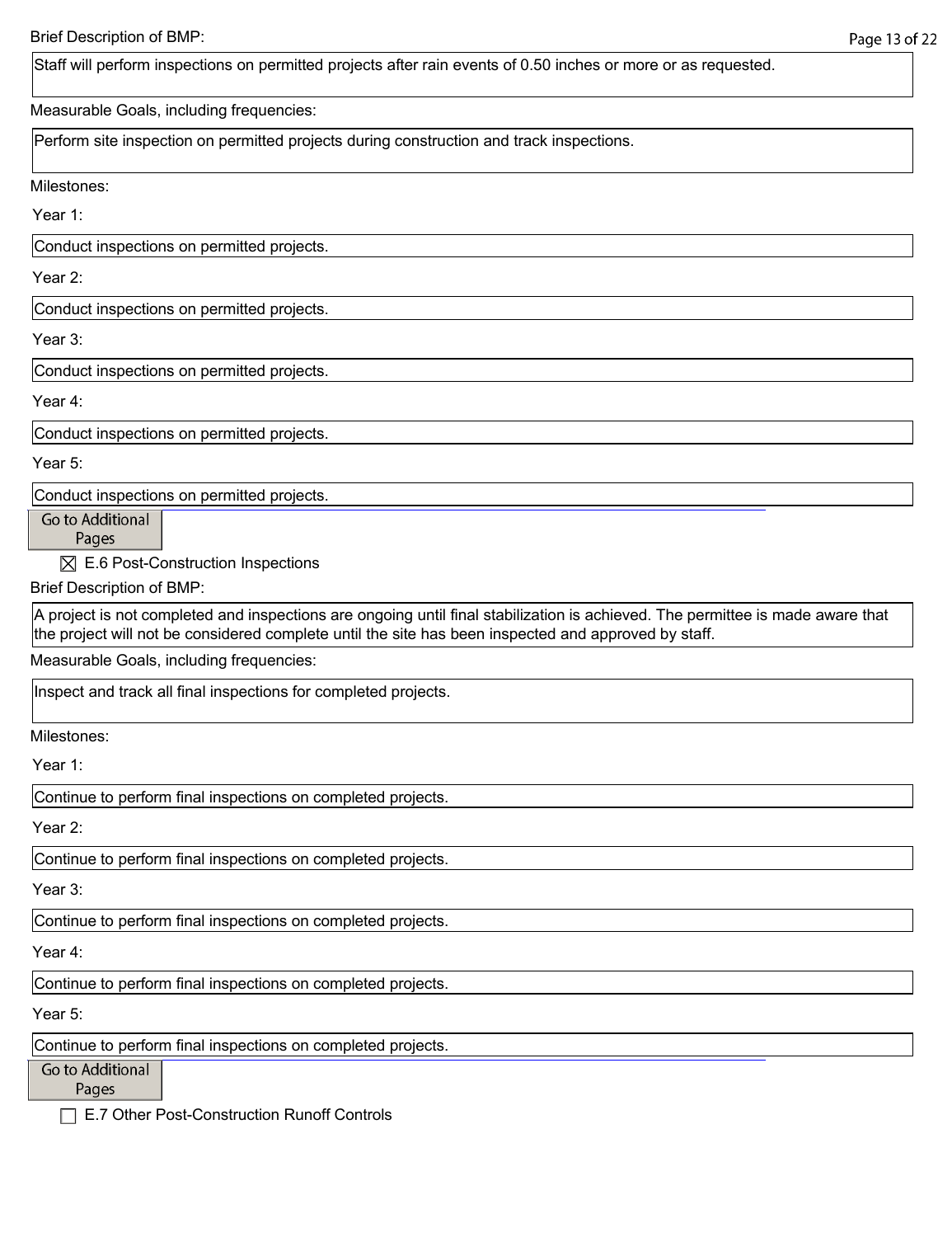#### **F. Pollution Prevention/Good Housekeeping**

Measurable Goals (include shared responsibilities)

#### Qualifying Local Programs:

Initiate employee training programs

 $\boxtimes$  F.1 Employee Training Program (You may need to go to the next page to fill in this information)

Brief Description of BMP:

The County will train appropriate employees on pollution prevention and good housekeeping practices.

Measurable Goals, including frequencies:

Train employees regarding pollution prevention and good housekeeping practices. Record employees trained.

#### Milestones:

Year 1:

Train personnel in pollution prevention and good housekeeping.

#### Year 2:

Train personnel in pollution prevention and good housekeeping.

Year 3:

Train personnel in pollution prevention and good housekeeping.

Year 4:

Train personnel in pollution prevention and good housekeeping.

Year 5:

Train personnel in pollution prevention and good housekeeping.

## Go to Additional

Pages

F.2 Inspection and Maintenance Program

F.3 Municipal Operations Storm Water Control

F.4 Municipal Operations Waste Disposal

 $\boxtimes$  F.5 Flood Management/Assess Guidelines (You may need to go to the next page to fill in this information)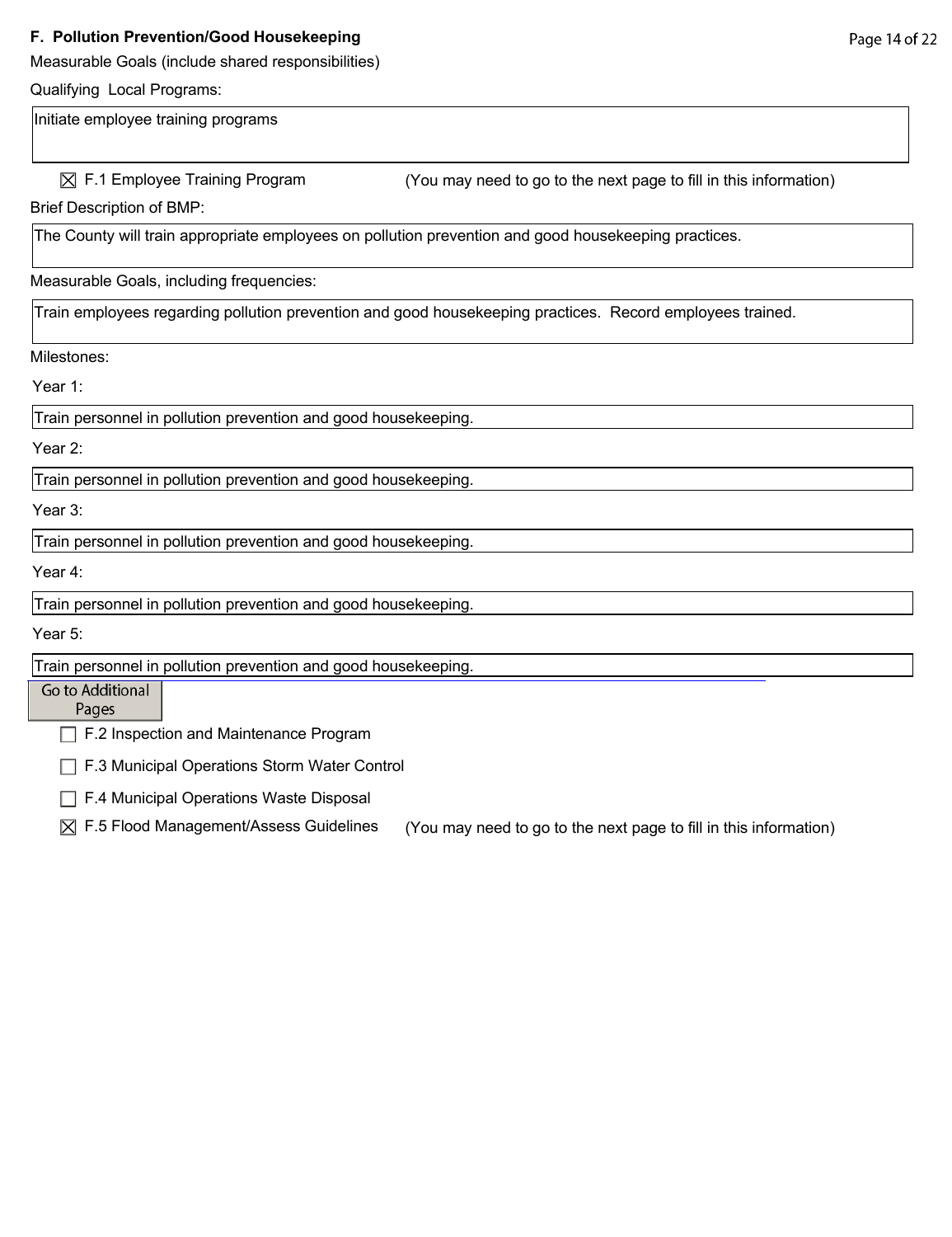The County will continue to participate in the NFIP and CRS programs. In addition, the stormwater ordinance addresses construction, detention, discharge to, and construction around the the floodplain.

Measurable Goals, including frequencies:

Continue to follow the State Model Floodplain Ordinance, and issue permits for floodplain development.

Milestones:

Year 1:

Issue floodplain development permits.

Year 2:

Issue floodplain development permits.

Year 3:

Issue floodplain development permits.

Year 4:

Issue floodplain development permits.

Year 5:

Issue floodplain development permits.

Go to Additional

Pages

F.6 Other Municipal Operations Controls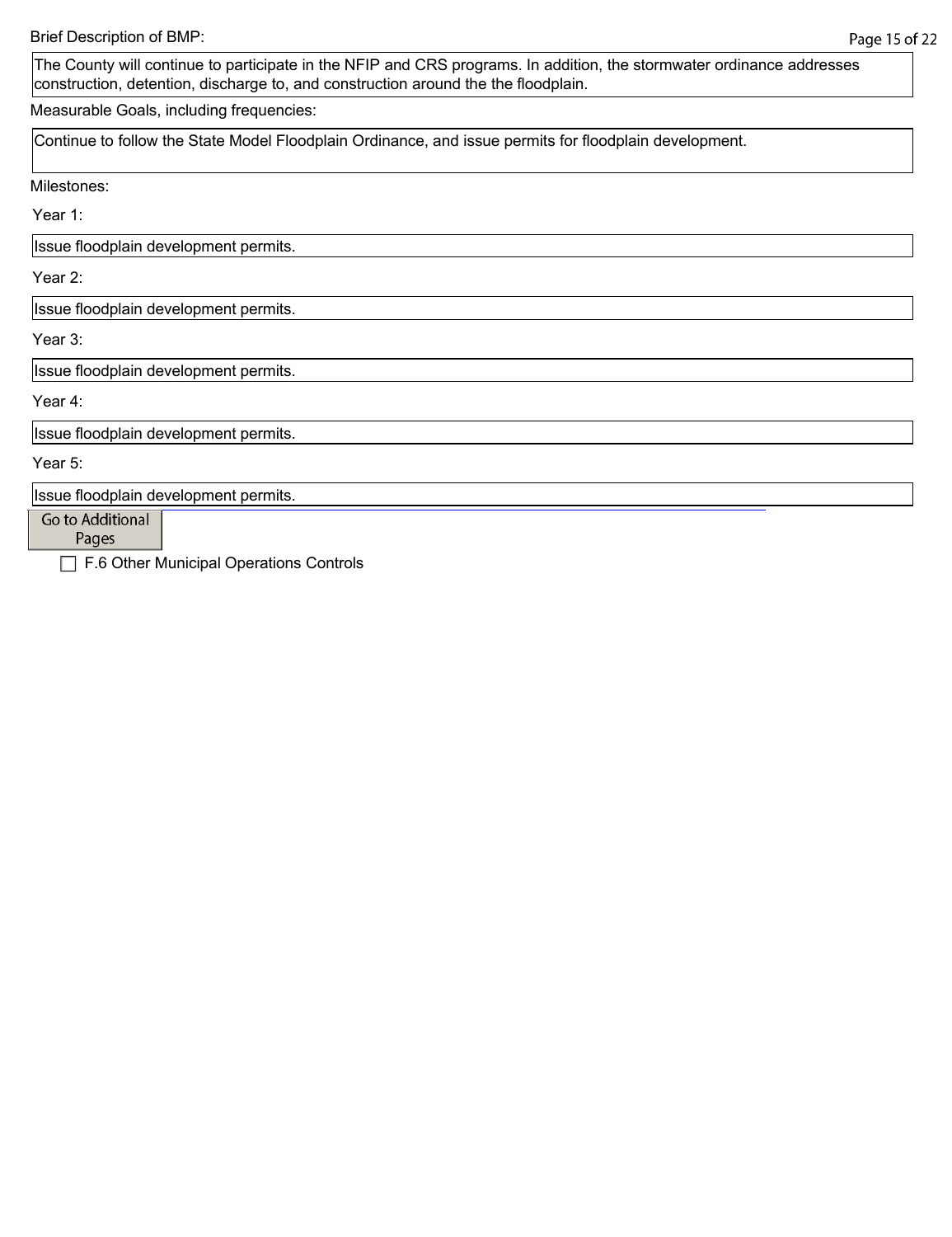### Part III. Certification

I certify under penalty of law that this document an all attachments were prepared under my direction or supervision in accordance with a system designed to assure that qualified personnel properly gathered and evaluated the information submitted. Based on my inquiry of the person or persons who manage the system, or those persons directly responsible for gathering the information, the information submitted is, to the best of my knowledge and belief, true, accurate, and complete. I am aware that there are significant penalties for knowingly submitting false information, including the possibility of fines and imprisonment.

Any person who knowingly makes a false, fictitious, or fraudulent material statement, orally or in writing, to the Illinois EPA commits a Class 4 felony. A second or subsequent offense after conviction is a Class 3 felony (415 ILCS 5/44 (h)).

Kenneth E. Maranda

Rock Island County Board Chairman

 $4 - 36 - 18$ 

**Title** 

Date

**Authorized Representative Name** 

Authorized Representative Signature

kJ.

You may complete this form online and save a copy locally before printing and signing the form. It should then be sent to:

Illinois Environmental Protection Agency **Bureau of Water** Division of Water Pollution Control Attn: Permit Section P.O. Box 19276 1021 North Grand Avenue East Springfield, IL 62794-9276

Information required by this form must be provided to comply with 415 ILCS 5/39 (2000). Failure to do so may prevent this form from being processed and could result in your application being denied.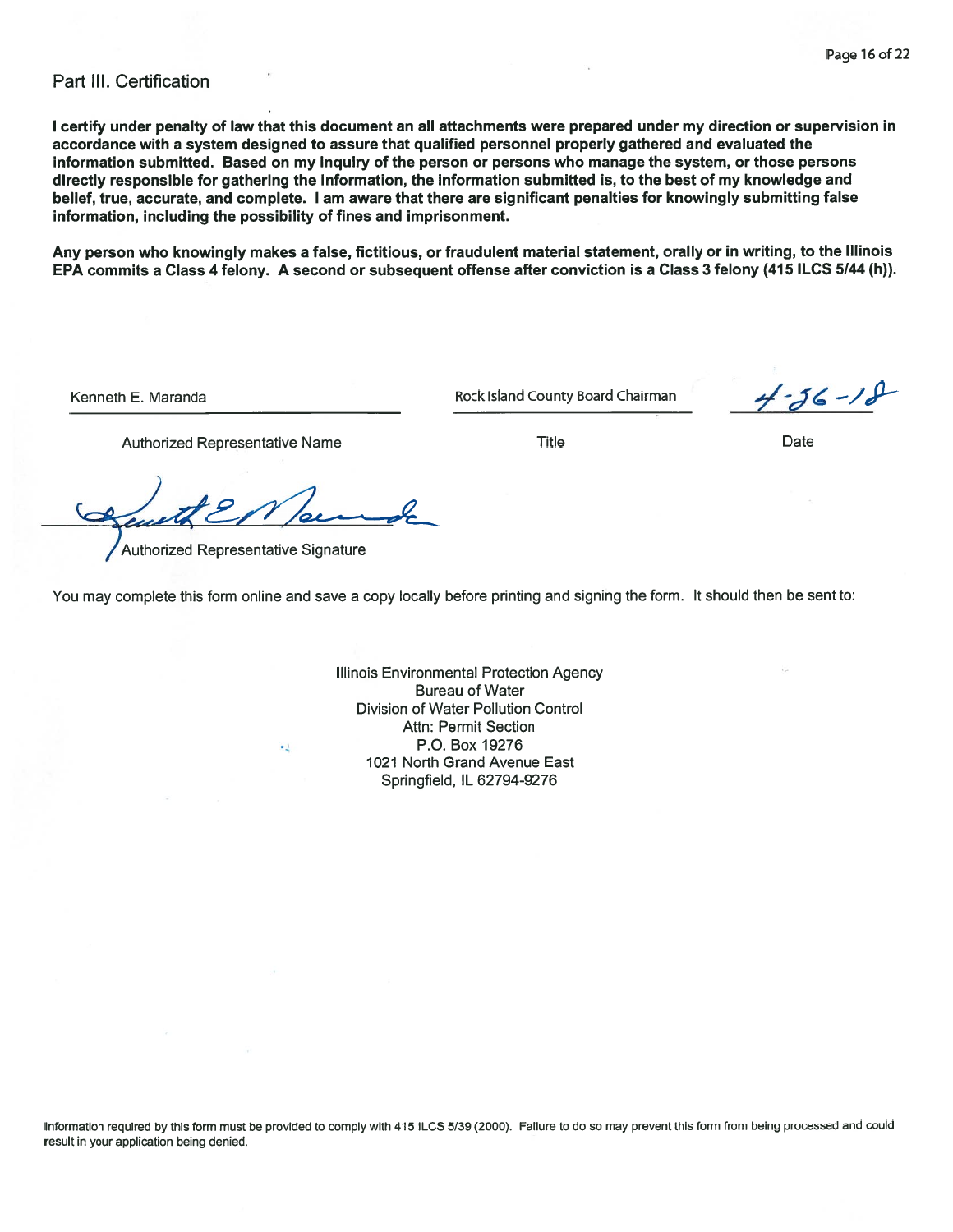## A. Public Education and Outreach

BMP Number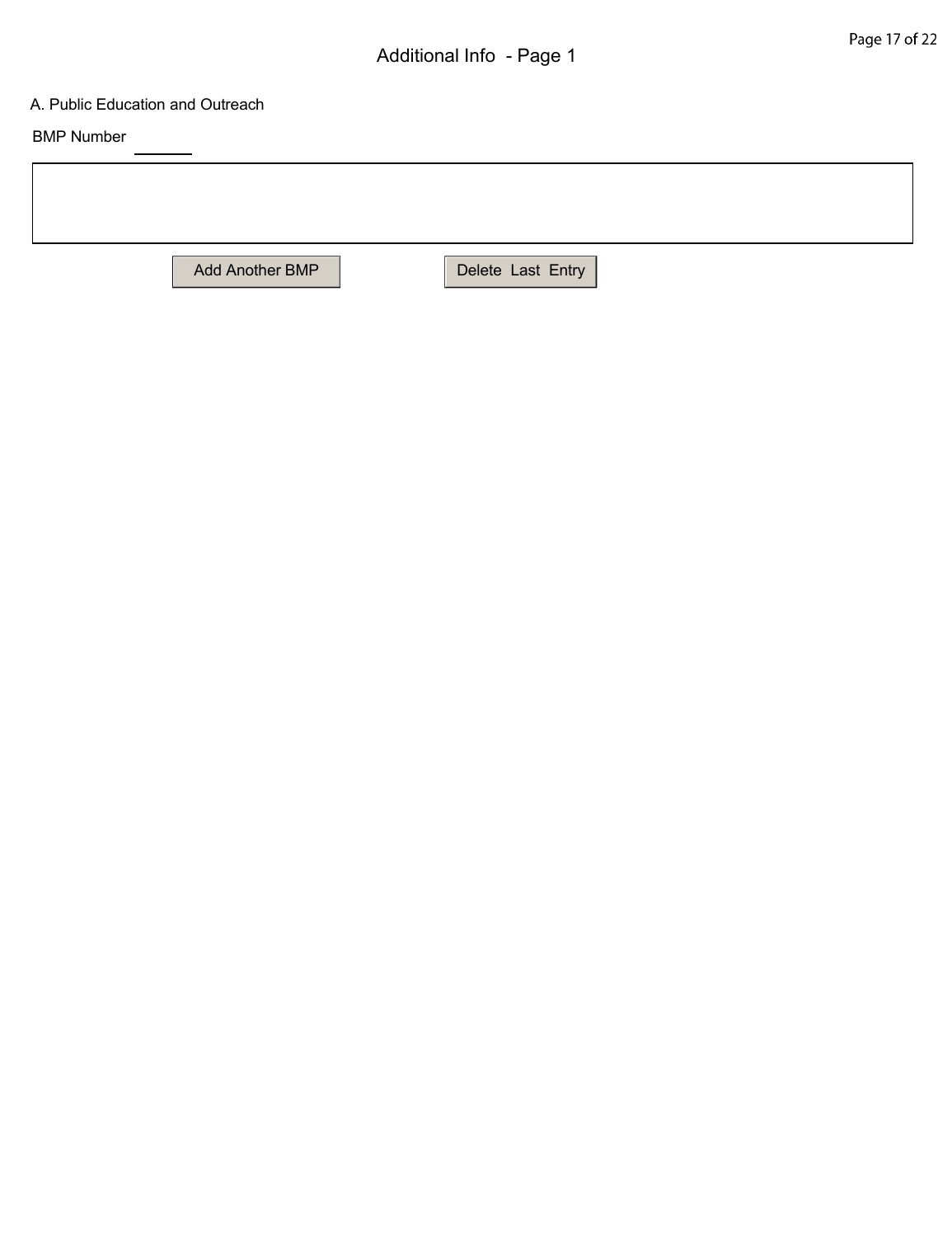## B. Public Participation/Involvement

BMP Number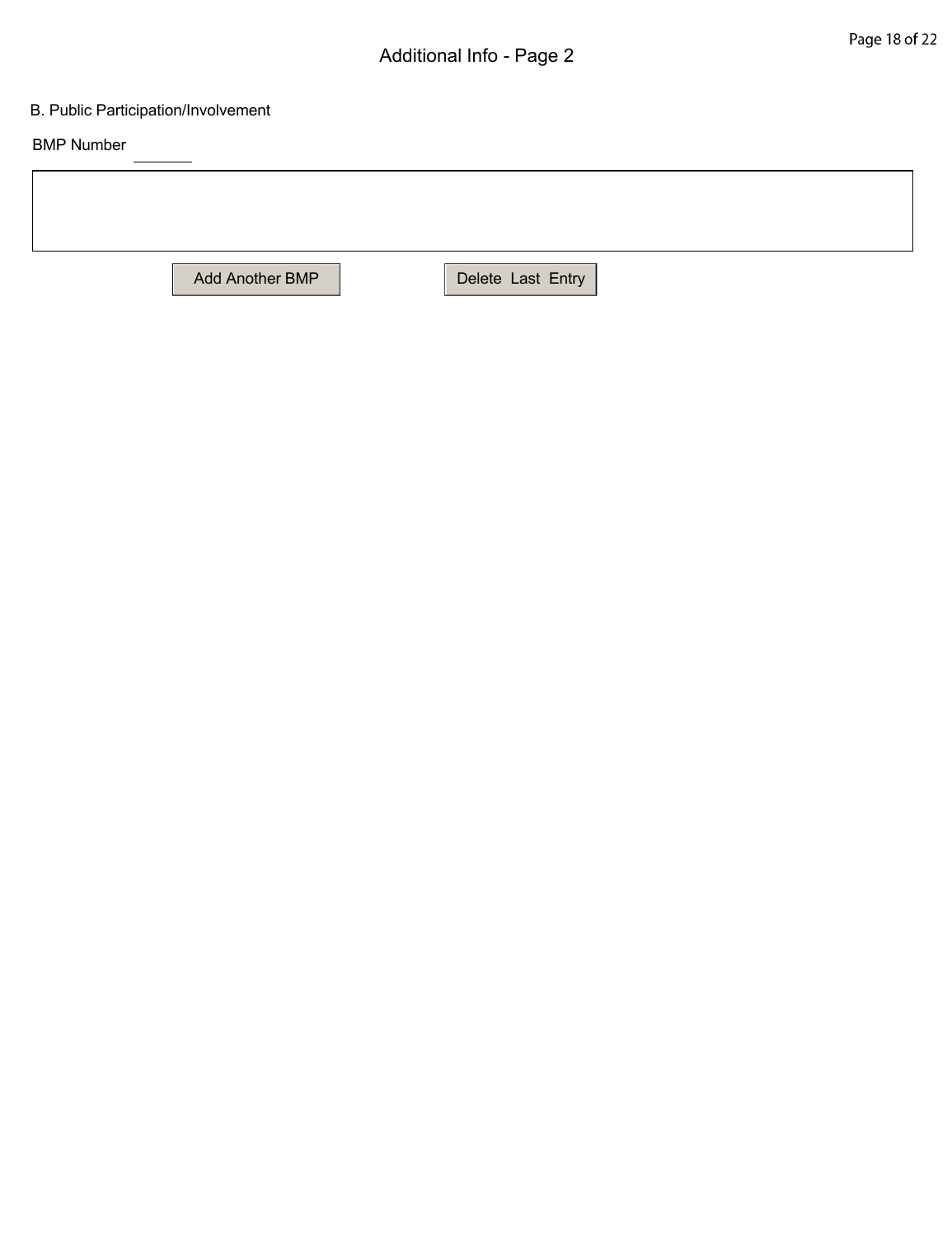## C. Illicit Discharge Detection and

BMP Number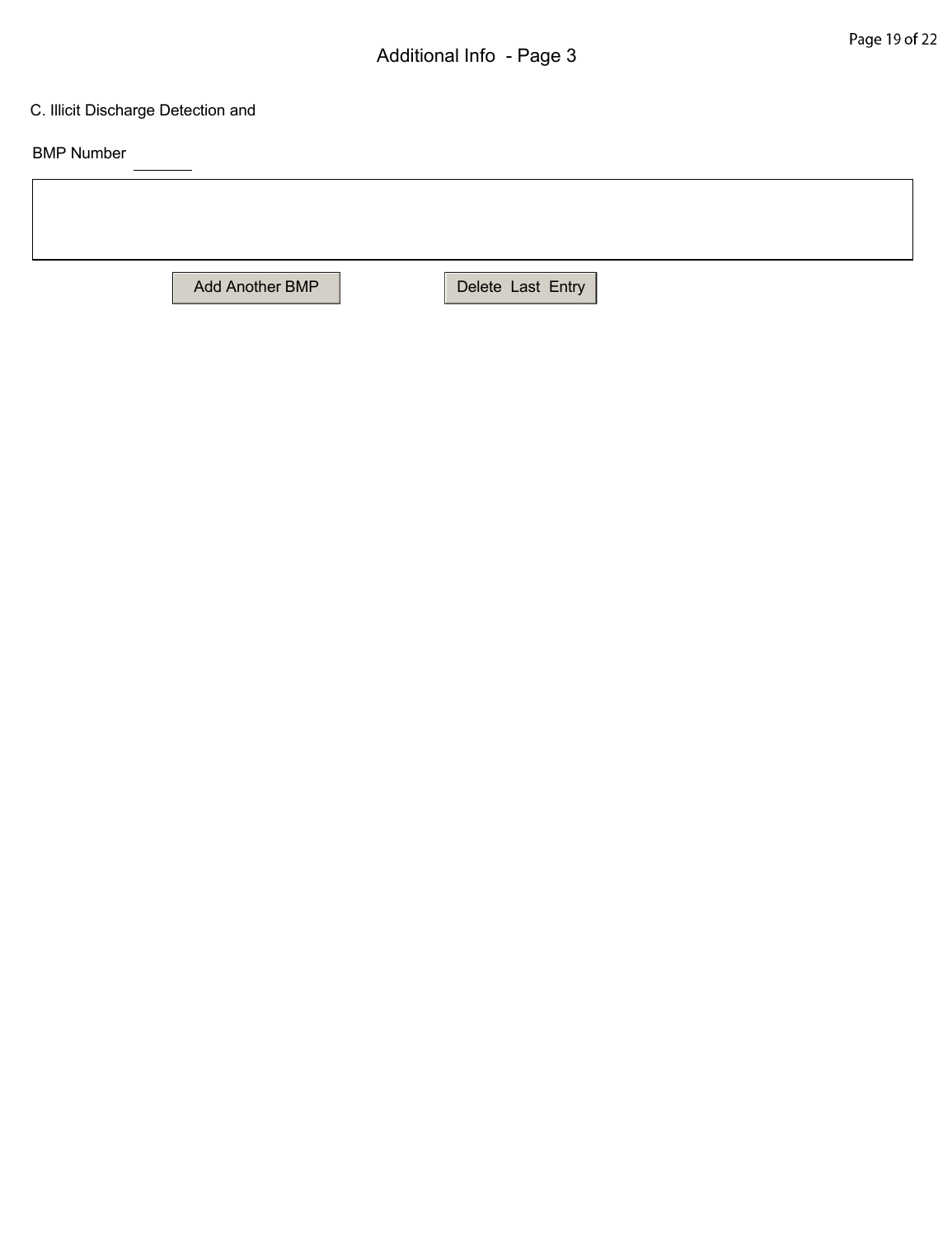#### D. Construction Site Runoff Control

BMP Number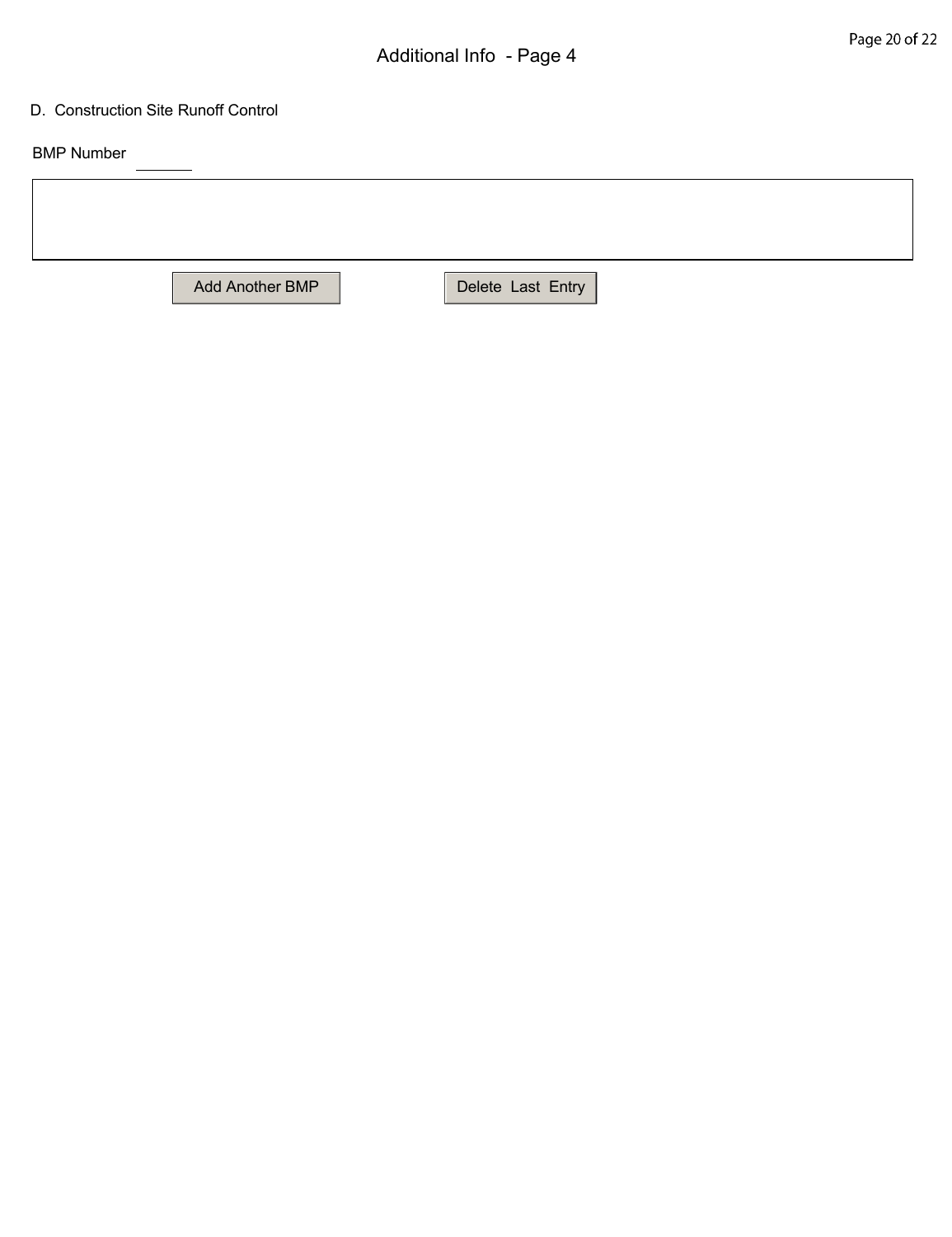#### E. Post-Construction Runoff Control

BMP Number